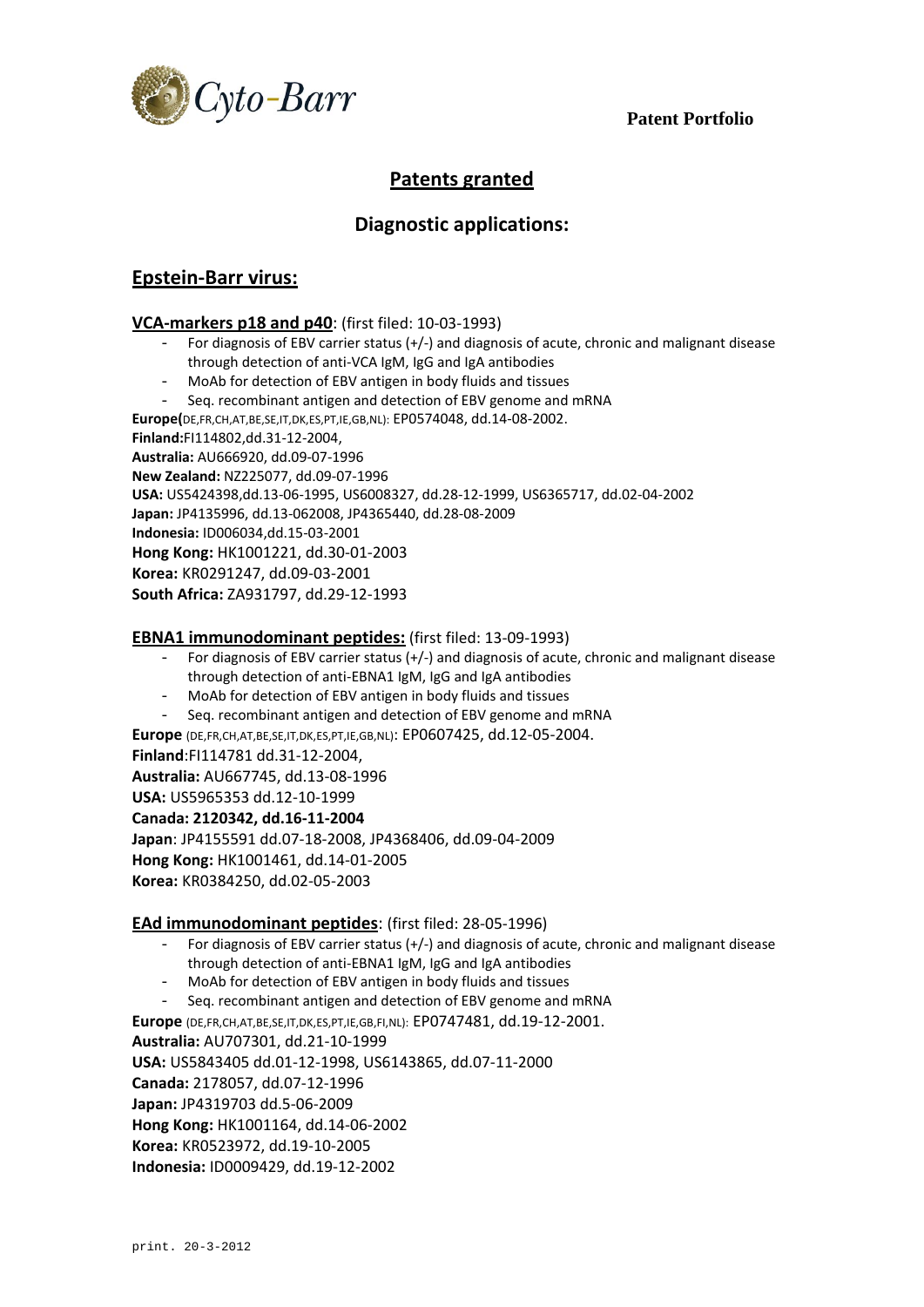

### **Multiplex use of VCA/MA+EBNA1 in single assay format**: (first filed: 09‐09‐1994)

- For one-step diagnosis of EBV carrier status (+/-) and diagnosis of acute, chronic and malignant disease through detection of anti‐EBV IgM, IgG and IgA antibodies
- MoAb for detection of EBV antigen in body fluids and tissues

**Europe:** (DE,FR,CH,AT,BE,SE,IT,DK,ES,PT,IE,GB,FI,NL): EP‐0649904, dd.22‐01‐2003 **Finland:** FI113298, dd.31‐02‐2004 **Australia:** AU679545, dd. 23‐10‐1997 **USA:** US5827646, dd.27‐10‐1998 **Canada:** CA2131874, dd.28‐03‐2006 **Japan:** JP3547493, dd.23‐04‐2004 **Korea:** KR0378942, dd.24‐03‐2003 **Hong Kong:** 1001222, dd.21‐11‐2003 **Indonesia:** ID008232, dd.23‐03‐1995 (pending)

## **Primers & probes for EBV nucleic acid detection:** (first filed 01‐03‐1999)

- Seq. for detection of EBV genome and mRNA; combi EBNA1, LMP1, BARF1
- For tumor diagnosis and definition viral activity, carcinoma or lymphoma

**Europe:** (DE,FR,CH,AT,BE,SE,IT,DK,ES,PT,IE,GB,FI,NL): EP‐1060271, dd.22‐04‐2009 **Australia:** AU757404, dd. 19‐06‐2003 **USA:** US7026112, dd.11‐04‐2006 **Canada:** WO9945155, dd.10‐09‐2009 pending **Japan:** WO9945155, dd.10‐09‐2009, pending **Korea:** WO9945155, dd.10‐09‐2009, pending **Hong Kong:** WO9945155, dd.10‐09‐2009, pending **Indonesia:** WO9945155, dd.10‐09‐2009, pending

## **Cytomegalovirus:**

#### **Combi‐peptides for CMV serology:** (first filed: 09‐07‐1997)

Peptide combinations for IgM and IgG serology and diagnosis of acute latent CMV infection

- Antibody reagents for CMV antigen detection in body fluids

**Europe:** (DE,FR,CH,AT,BE,SE,IT,DK,ES,PT,IE,GB,FI,NL): EU0960336 dd. 09‐10‐2002

**Australia:** AU735981, dd.01‐11‐2001 **Canada:** CA2259967, dd.11‐04‐2006

**USA :** US6936251 dd.30‐08‐2005 **Korea:** KR0624517, dd.08‐09‐2006

**Japan:** WO 9802746, dd.22‐01‐1998, pending **South Africa:** ZA976196, dd.25‐11‐1998

**Indonesia:** ID972439, dd.14‐07‐1997, pending

### **Primers and probes for CMV nucleic acid detection:** (first filed 18‐05‐1995)

- Seq. and technique for detection of CMV genome and mRNA; gene pp67

- For diagnosis of acute infection and therapeutic decision making

**Europe:** (DE,FR,CH,AT,BE,SE,IT,DK,ES,PT,IE,GB,FI,NL): EP0729518, 28‐11‐2001 **Australia**: AU707317, dd. 28‐10‐1999 **Canada:** CA2172142, dd.18‐08‐1995, pending **USA:** US6010847, dd.04‐01‐2000; US6306601, dd.23‐10‐2001 **Korea:** KR0399715, dd.17‐09‐2003 **Japan:** WO9606191, dd. 29‐02‐1996, pending